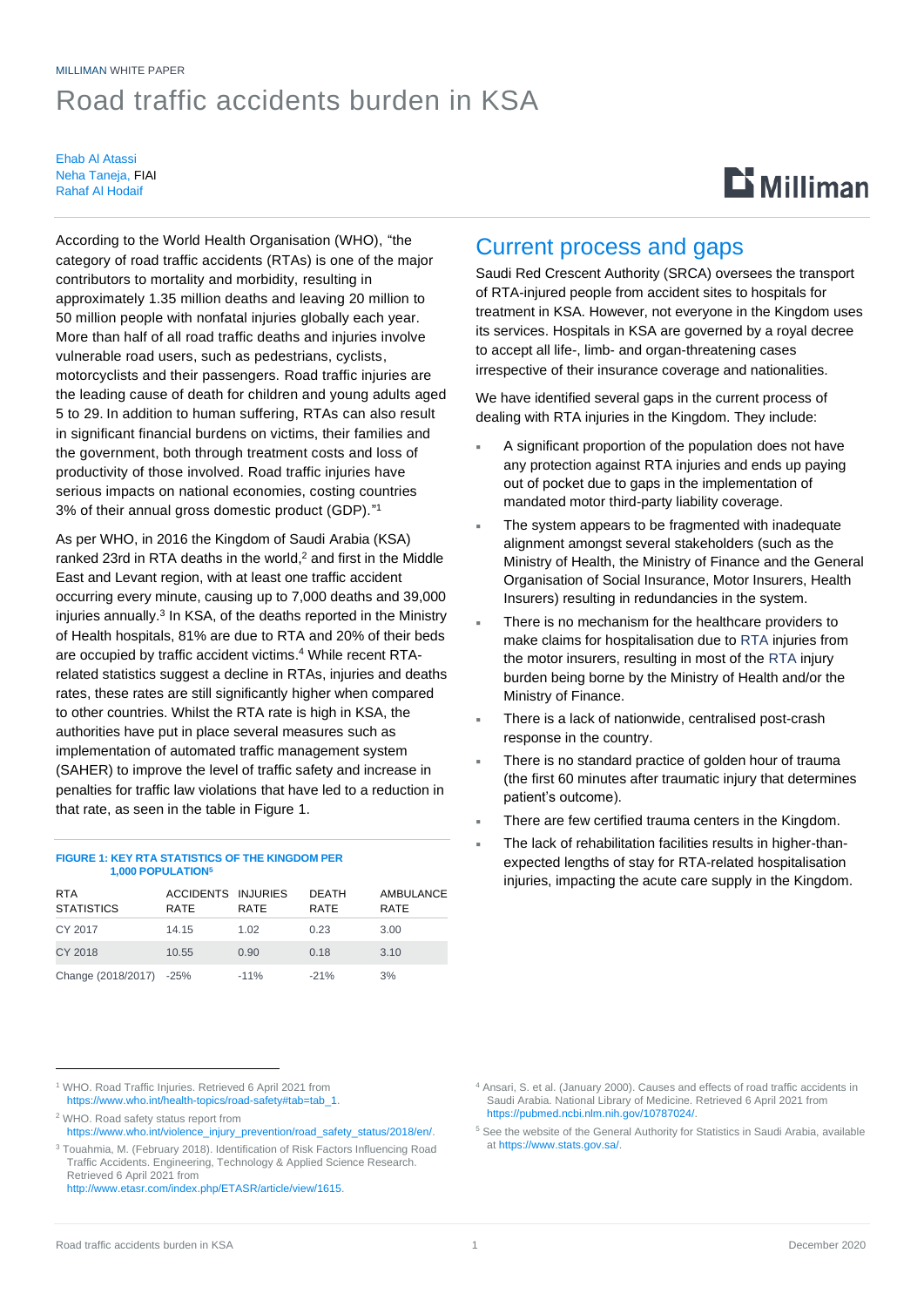## Global benchmarks for RTA compensation schemes

There are several countries that have implemented special schemes to combat road traffic accidents and their consequences. These countries have robust systems to tackle RTA injuries with relatively lower RTA injury hospitalisation and death rates than the countries that do not have any such schemes.

Examples of these schemes include:

- Transport Accident Commission (TAC), Victoria, Australia
- Road Accident Fund (RAF), South Africa
- Motor Traffic Guarantee Fund, Netherlands
- Motor Insurance Bureau (MIB), United Kingdom

#### **FIGURE 2: RTA COMPENSATION SCHEME TYPES**



#### **TAC, VICTORIA, AUSTRALIA**

Australia does not have a single nationwide scheme to deal with RTAs. Each state or territory has its own traffic accident commission that may be a fault scheme, no-fault scheme, a combination of fault and no-fault scheme and/or common law rights to sue the person who caused the accident.

TAC is a "no-fault" scheme established in January 1987 to promote road safety. It covers treatment for injuries or death because of traffic accidents in Victoria and/or involving Victorian vehicles. It operates as a third-party insurer and manages claims for injuries due to RTAs.

The benefits under the scheme include medical expenses, return-to-work support, common law compensation and impairment benefit, income support for employed and selfemployed and death benefit.

The scheme is funded by an annual compulsory transport accident charge paid by the registered motorists in Victoria as a part of the vehicle registration fee. The charge is based on type and use of vehicle, postcode of the registered vehicle and any eligible discounts.

TAC promotes road safety through various initiatives such as education programmes, campaigns, community partnerships and local government engagements.

#### **RAF, SOUTH AFRICA**

The Road Accident Fund (RAF) is a nationwide "fault" scheme that compensates for RTA injuries and deaths to all road users within the borders of South Africa. The Department of Transport is set to replace RAF with a new and more claimantfriendly benefit scheme, called the Road Accident Benefit Scheme (RABS), in the future. It will be a "no-fault" scheme and will help create a new era of socioeconomic balance and remove the unintended negative consequences and financial burden on the families of the wrongdoer.

RAF commenced its operations in May 1997, assuming the rights, obligations, assets and liabilities of the Multilateral Motor Vehicle Accidents Fund, which was the prior compulsory motor accident vehicle insurance in the country. RAF assigns a percentage of responsibility for an accident, i.e., it pays an amount that represents the percentage that was not deemed as the claimant`s fault. It provides two types of cover, personal insurance cover to accident victims and their families and indemnity cover to wrongdoers for civil liability.

The benefits under the scheme include hospital medical expenses, loss of income, loss of support (for dependents of a deceased breadwinner), funeral expenses, collateral benefits and general damages for pain, suffering and disfigurement.

The scheme is funded by the RAF fuel levy, which is a levy on fuel sold (petrol and diesel) throughout the country.

The key objective of RAF's Road Safety Strategy is to reduce the current high rate of road accidents by addressing road safety behaviour and promoting road safety principles and effective law enforcement. RAF also supports and funds nongovernmental organisations that are involved in road safety.

#### **MOTOR TRAFFIC GUARANTEE FUND, NETHERLANDS**

The Motor Vehicles Liability Insurance Act (Wet Aansprakelijkheidsverzekering Motorrijtuigen, or WAM) is applicable in the Netherlands in case of accidents involving motor vehicles. Owners or holders of motor vehicles are obliged to take out liability insurance under WAM. It is a "fault" scheme and dictates obligatory third-party liability auto insurance for all cars in the Netherlands. The law in the Netherlands grants a direct personal claim on the WAM insurer by the injured parties in accidents with motor vehicles. Such a direct claim to an insurer is quite unique to Dutch legislation. The Motor Traffic Guarantee Fund (Fund), a nonprofit foundation established in 1965, provides compensation to people in the Netherlands who have suffered damage from a motor vehicle for which they cannot contact an insurer. The Fund is a member of the Dutch Association of Insurers and fulfills its role as a compensation body, as referred to in the Motor Vehicle Liability Insurance Act (WAM), as well as acting